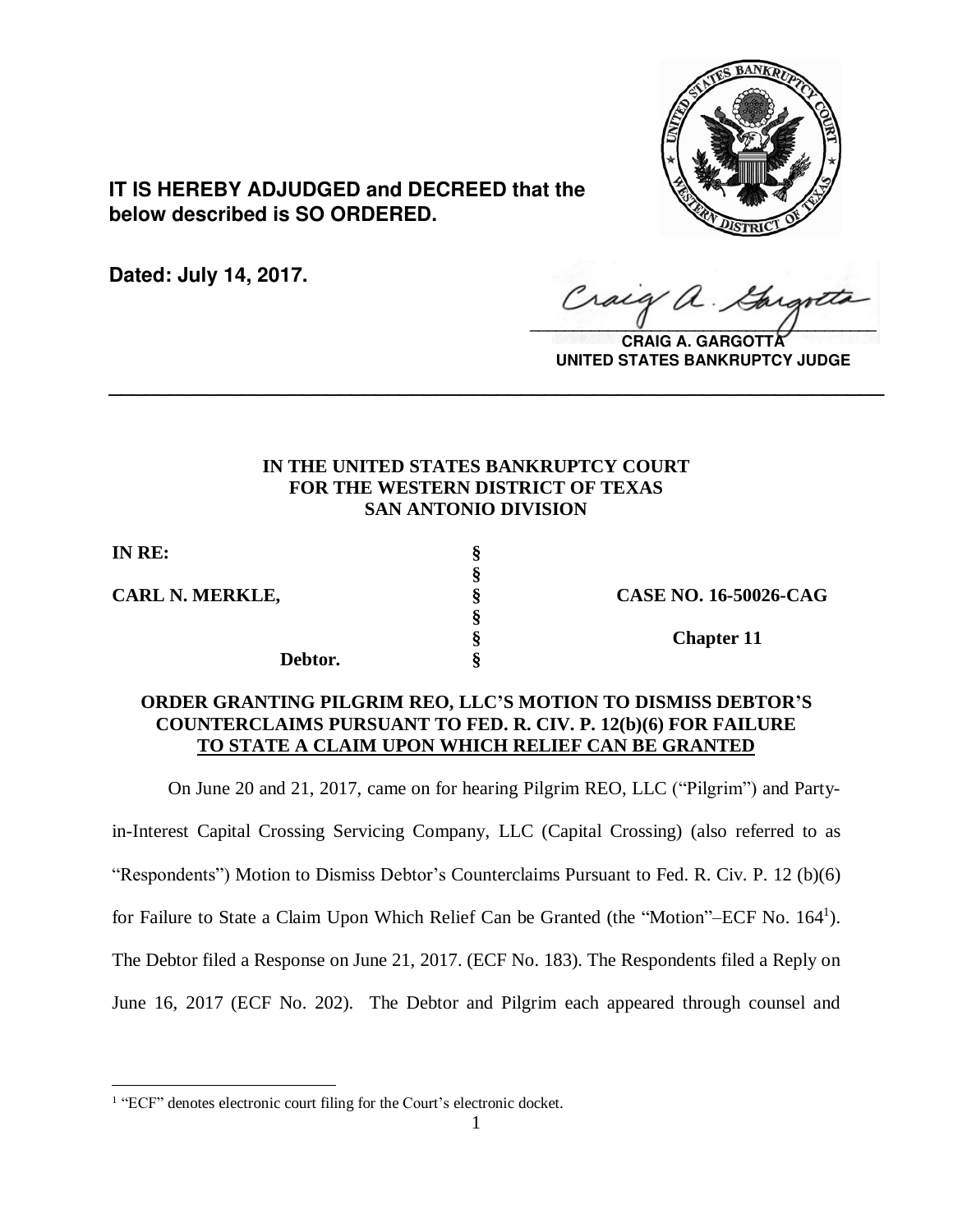presented argument. The Court heard and took the matter under advisement at the conclusion of the hearing. After considering, the arguments made and undisputed evidence as presented, and the file and record in the case, the Court finds that the Motion should be granted.

#### **JURISDICTION**

This Court has jurisdiction over this Motion to Dismiss pursuant to 28 U.S.C. § 1334(b) and the United States District Court for the Western District of Texas' Order of Reference of Bankruptcy Cases and Proceedings dated October 4, 2013. This is a core matter pursuant to 28 U.S.C. § 157(b)(2)(A) (matters affecting the administration of the estate); § 157(b)(2)(B) (allowance or disallowance of claims against the estate); and  $\S 157(b)(2)(C)$  (counterclaims by the estate against persons filing claims against the estate). Venue in this district is proper 28 U.S.C. §§ 1408 and 1409. The statutory predicate for relief is Fed. R. Civ. P. 12, made applicable to this proceeding through Fed. R. Bankr. P. 7012, and Local Rule 7012. The parties have agreed to invoke the adversary procedures in the resolution of this dispute.

#### **BACKGROUND**

Debtor (Carl N. Merkle) owns and operates an apartment complex known as the Northeast Village Apartments, located at 4535 Schertz Rd., San Antonio, Texas 78233 (the "Property"). *See* Second Amended Claim Objection (as defined below) ¶1.17. On or about July 11, 2005, Debtor entered into a Multifamily Note (the "Note") to purchase the Property and a Multifamily Deed of Trust Assignment of Rents and Security Agreement ("Deed of Trust," and together with the Note, the "Loan Documents"), which secured payment of all sums due under the Note. *See* Second Amended Claim Objection ¶2; true and correct copies of the Note and Deed of Trust are attached to the Affidavit of Kevin Shea ("Shea Affidavit") as Exhibits A-1 and A-2, respectively to Respondents' Motion. The Property is collateral subject to the Deed of Trust. *See* Ex. A-2.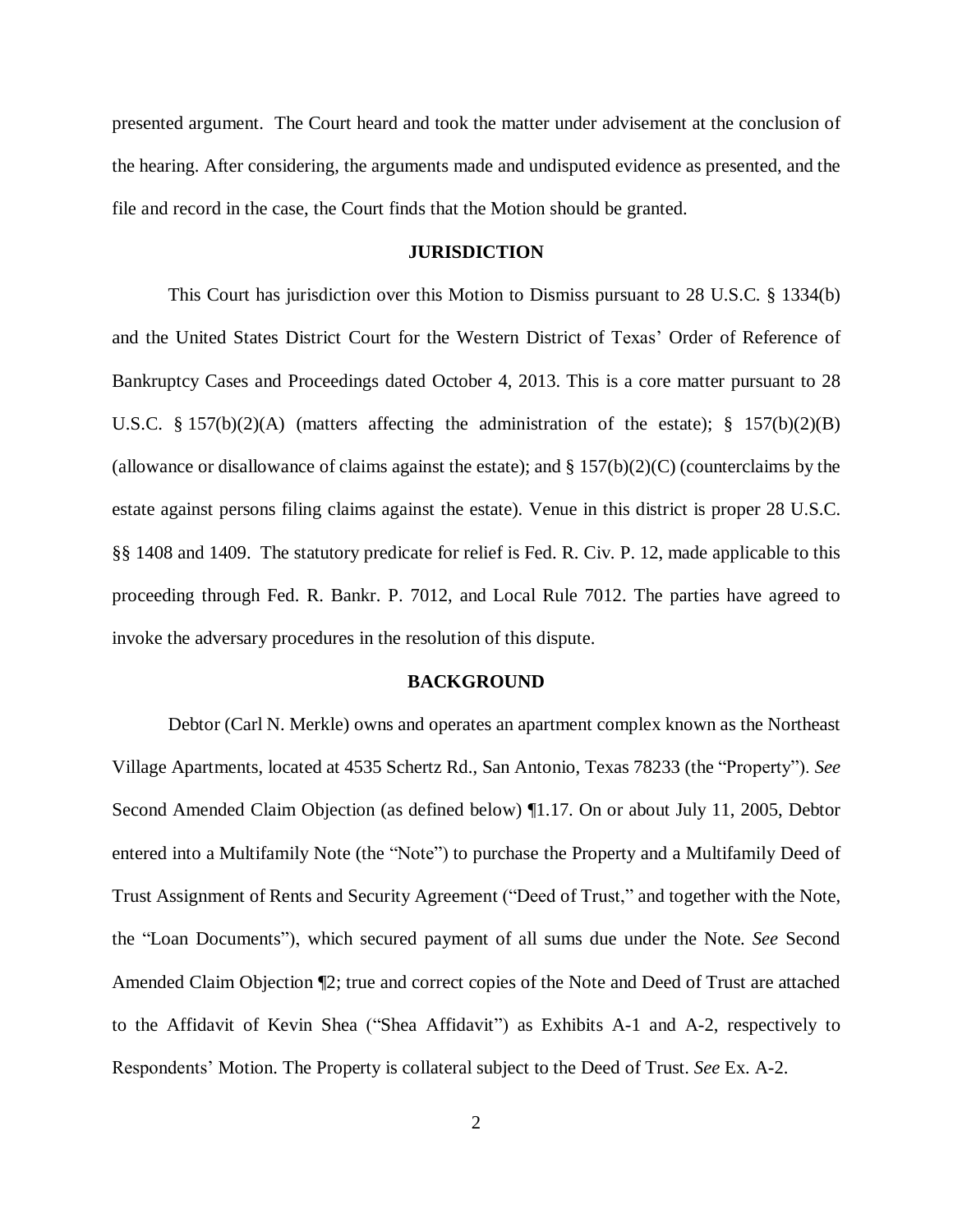Pilgrim is the current holder of the Loan Documents. Capital Crossing services the Note on behalf of Pilgrim. *See* Second Amended Claim Objection ¶ 37. At various times since 2005, the Debtor has been in default under the terms of the Loan Documents. Specifically, Debtor has, *inter alia*, failed to make monthly installment payments of principal, interest, and escrow in full and on time. *See* Second Amended Claim Objection ¶¶ 12-13.

On or about September 4, 2015, the Respondents sent Debtor a Notice of Default and Notice of Intent to Accelerate ("Notice of Default"), noting Debtor's ongoing payment defaults and invoking the remedy of acceleration under the Loan Documents. *See* Second Amended Claim Objection ¶15;3 a true and correct copy of the Notice of Default is attached to the Shea Affidavit as Exhibit A-3.

On or about October 8, 2015, Debtor had not cured the payment defaults, and Respondents sent Debtor a Notice of Acceleration. *See* Second Amended Claim Objection ¶¶12-16 (admitting that Debtor had not paid the full amounts due for January, 2015 to July, 2015, admitting that Respondents sent the Notice of Default in September 2015, and alleging that Respondents sent the Notice of Acceleration "despite the fact that Debtor had made a full payment for August"); a true and correct copy of the Notice of Acceleration is attached to the Shea Affidavit as Exhibit A-4. Debtor did not pay the full amount owed under the Loan Documents as required by the Notice of Acceleration, and the Second Amended Claim Objection does not contain any factual assertion that Debtor made full payment in compliance with the Notice of Acceleration.

On or about December 15, 2015, Respondents sent Debtor a letter transmitting the Notice of Substitute Trustee's Sale ("Sale Notice"). *See* Second Amended Claim Objection ¶ 17; a true and correct copy of the December 15, 2015, letter including the Sale Notice is attached to the Shea Affidavit as Exhibit A-5.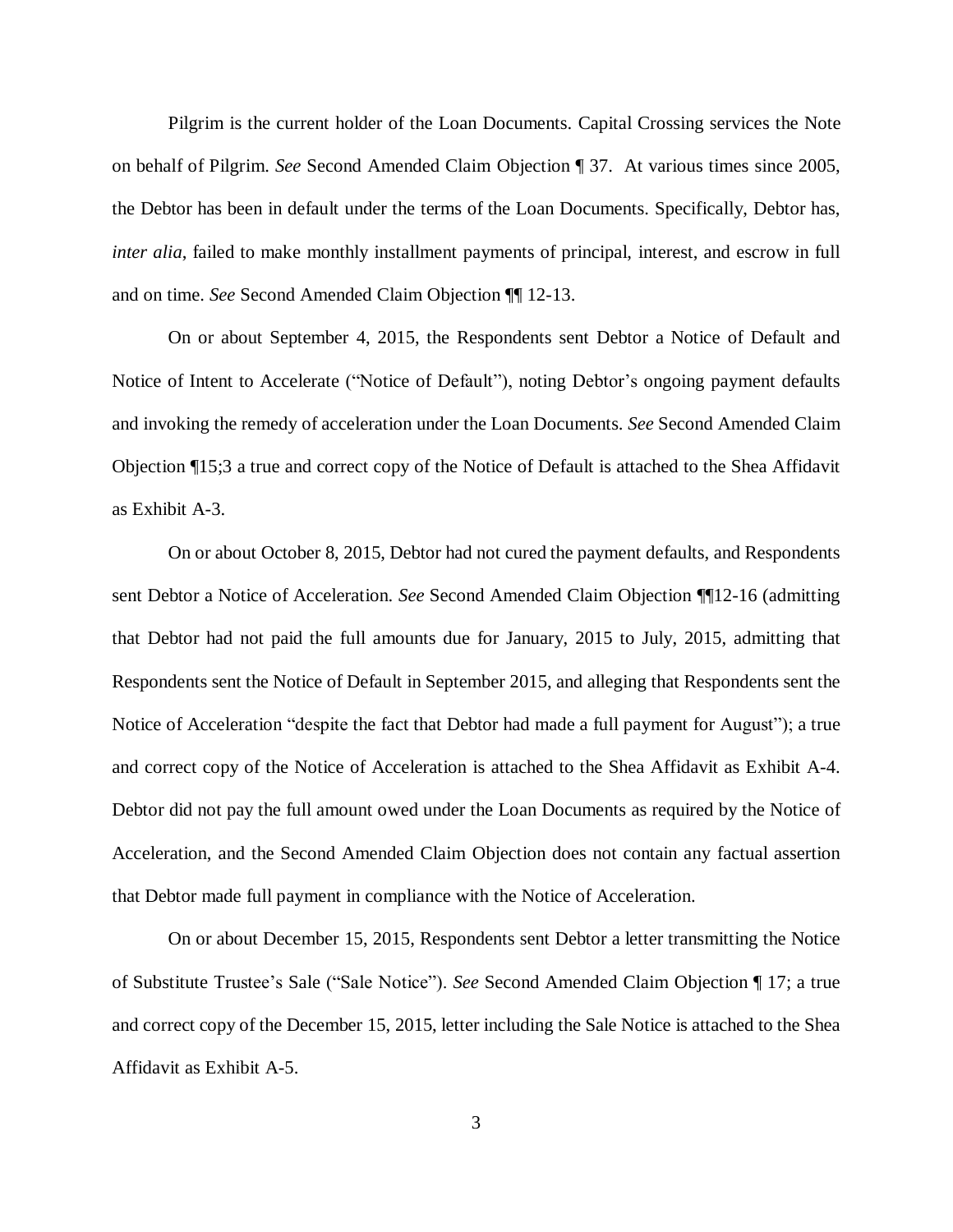On January 4, 2016 (the "Petition Date"), the Debtor filed a voluntary petition seeking relief under title 11 of the Bankruptcy Code (11 U.S.C. § 101 *et seq.*) (ECF No. 1). *See* Second Amended Claim Objection ¶ 18. Debtor's Order Confirming First Amended Plan was entered on April 5, 2017 (ECF No. 128).

On April 29, 2016, Pilgrim filed its Proof of Claim No. 6, asserting a secured claim of \$877,134.63. *See* Second Amended Claim Objection ¶ 27. On November 4, 2016, Pilgrim filed an Amended Proof of Claim No. 6, asserting a secured claim for \$922,675.19. *See* Second Amended Claim Objection ¶ 28. On May 18, 2017, Pilgrim filed a Second Amended Proof of Claim, asserting a secured claim for \$964,253.16 and providing additional support for the claim (referred to as "Pilgrim's Claim").

On March 17, 2017, Debtor filed his Objections and Counterclaims to Original Claim No. 6 and Amended Claim No. 6 filed by Pilgrim REO, LLC and Capital Crossing Servicing Company, LLC (ECF No. 111). On March 27, 2017, Debtor filed his First Amended Objections and Counterclaims to Original Claim No. 6 and Amended Claim No. 6 filed by Pilgrim REO, LLC and Capital Crossing Servicing Company, LLC (ECF No. 119). On May 4, 2017, Debtor filed his Second Amended Objections and Counterclaims to Original Claim No. 6 and Amended Claim No. 6 filed by Pilgrim REO, LLC and Capital Crossing Servicing Company, LLC (ECF No. 159) (together with the filings at ECF No. 111 and ECF No. 119, the "Claim Objection"). Pilgrim filed its Motion to Invoke Adversary Procedures and to Enter Scheduling Order on April 19, 2017. (ECF No. 143). The Debtor filed his Response to the Motion to Invoke Adversary Procedures on April 20, 2017. (ECF No. 148). An Agreed Scheduling Order was entered on April 25, 2017. (ECF No. 154). The Debtor filed his Joint Pretrial Order on June 13, 2017. (ECF No. 189).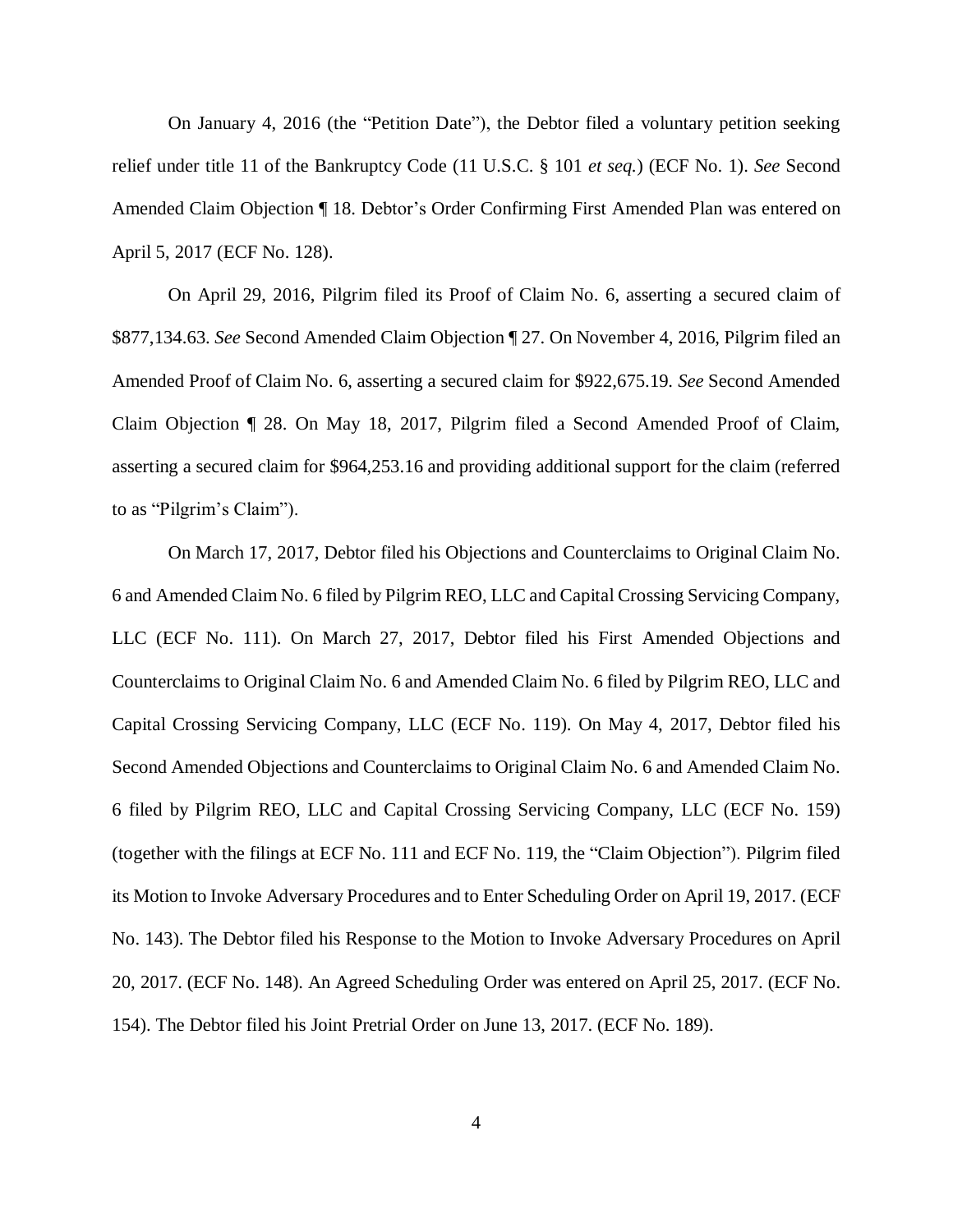#### **MOTION TO DISMISS STANDARD**

To survive a Rule 12(b)(6) motion to dismiss, a complaint "need only include 'a short and plain statement of the claim showing that the pleader is entitled to relief.'" *Hershey v. Energy Transfer Partners, LP*, 610 F.3d 239, 245 (5th Cir. 2010) (quoting Fed. R. Civ. P. 8(a)(2)). "'[D]etailed factual allegations' are not required." *Id.* (quoting *Aschcroft v. Iqbal*, 129 S. Ct. 1937, 1949 (2009) (quoting *Bell Atl. Corp. v. Twombly*, 550 U.S. 544, 555 (2007)). A court should not accept, however, "threadbare recitals of a cause of action's elements, supported by mere conclusory statements." *Hershey*, 610 F.3d at 245-46 (quoting *Iqbal*, 129 S. Ct. at 1949-50). Moreover, the Court "will not strain to find inferences favorable to the plaintiff." *Southland Sec. Corp. v. INSpire Ins. Solutions, Inc.*, 365 F.3d 353, 361 (5th Cir. 2004) (internal quotations omitted). Rather, the complaint must allege "sufficient factual matter, accepted as true, to 'state a claim that is plausible on its face.'" *Id.* Determining the existence of facial plausibility is a "context-specific task" that "requires the court to draw on its judicial experience and common sense." *Iqbal*, 129 S. Ct. at 1950. "A claim for relief is plausible on its face 'when the plaintiff pleads factual content that allows the court to draw the reasonable inference that the defendant is liable for the misconduct alleged.'" *Harold H. Huggins Realty, Inc. v. FNC, Inc.*, 634 F.3d 787, 796 (5th Cir. 2011) (quoting *Iqbal*, 129 S. Ct. at 1949 (quoting *Twombly*, 550 U.S. at 555)). A court should not accept, however, "threadbare recitals of a cause of action's elements, supported by mere conclusory statements." *Hershey*, 610 F.3d at 245-46 (quoting *Iqbal*, 129 S. Ct. at 1949- 50). Moreover, the Court "will not strain to find inferences favorable to the plaintiff." *Southland*, 365 F.3d at 361 (internal quotations omitted). Rather, the complaint must allege "sufficient factual matter, accepted as true, to 'state a claim that is plausible on its face.'" *Id.* 

Determining the existence of facial plausibility is a "context-specific task" that "requires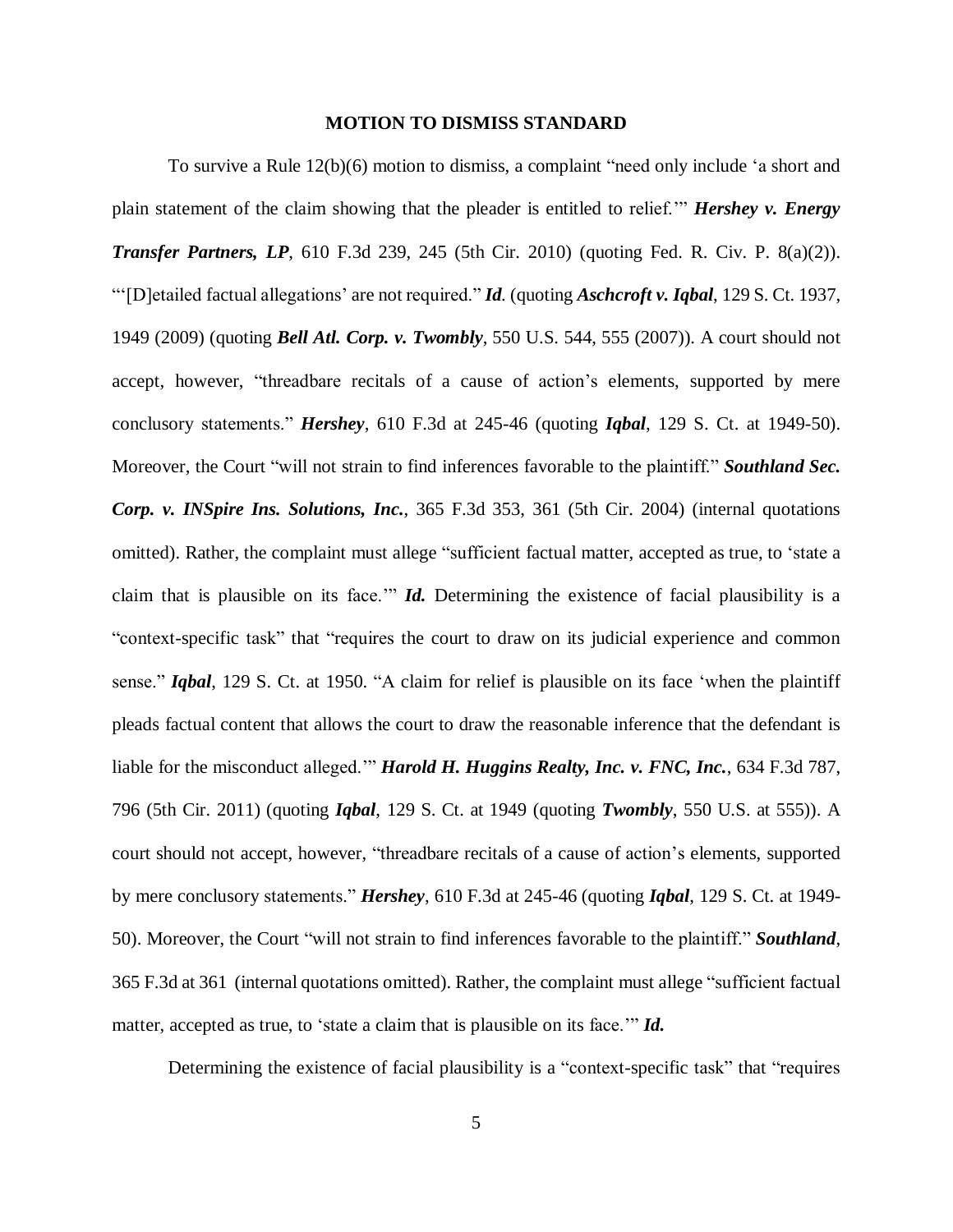the court to draw on its judicial experience and common sense." *Iqbal*, 129 S. Ct. at 1950. "A claim for relief is plausible on its face 'when the plaintiff pleads factual content that allows the court to draw the reasonable inference that the defendant is liable for the misconduct alleged.'"

*Harold H. Huggins Realty, Inc.*, 634 F.3d at 796 (quoting *Iqbal*, 129 S. Ct. at 1949 (quoting *Twombly*, 550 U.S. at 570). An inference of liability must be at least as plausible as any "obvious" alternative explanation." *Iqbal*, 129 S. Ct. at 1950-51 (citing *Twombly*, 550 U.S. at 567). "A claim for relief is implausible on its face when 'the well-pleaded facts do not permit the court to infer more than the mere possibility of misconduct.'" *Harold H. Huggins Realty*, 634 F.3d at 796 (quoting *Iqbal*, 129 S. Ct. at 1949 (internal citation omitted)).

## **PARTIES CONTENTIONS**

Debtor's counterclaims relate to Debtor's assertion that Respondents have violated the Deed of Trust and applicable Texas law. Debtor asserts that: (1) there has been a breach of the Deed of Trust: (2) that Respondents did not give Debtor proper notice of foreclosure under Tex. Prop. Code Ann. § 51.002; and (3) that the Respondents incorrectly applied the insurance proceeds from a fire damaging several of the apartment units in a manner inconsistent with the Deed of Trust. The parties offer differing views as to how the Court should analyze the Deed of Trust as it relates to the Debtor's counterclaims.<sup>2</sup>

#### **DISCUSSION**

### **A. Does Tex. Prop. Code § 51.002(d) apply to the Debtor and the Deed of Trust?**

Debtor asserts that Respondents did not follow the notice provisions under section 51 of the Texas Property Code for acceleration and notice of sale under the Deed of Trust. Debtor

<sup>&</sup>lt;sup>2</sup> At the hearing on the Respondents' Motion to Dismiss, Debtor's counsel waived Debtor's counterclaim for "Common Law Unreasonable Debt Collection."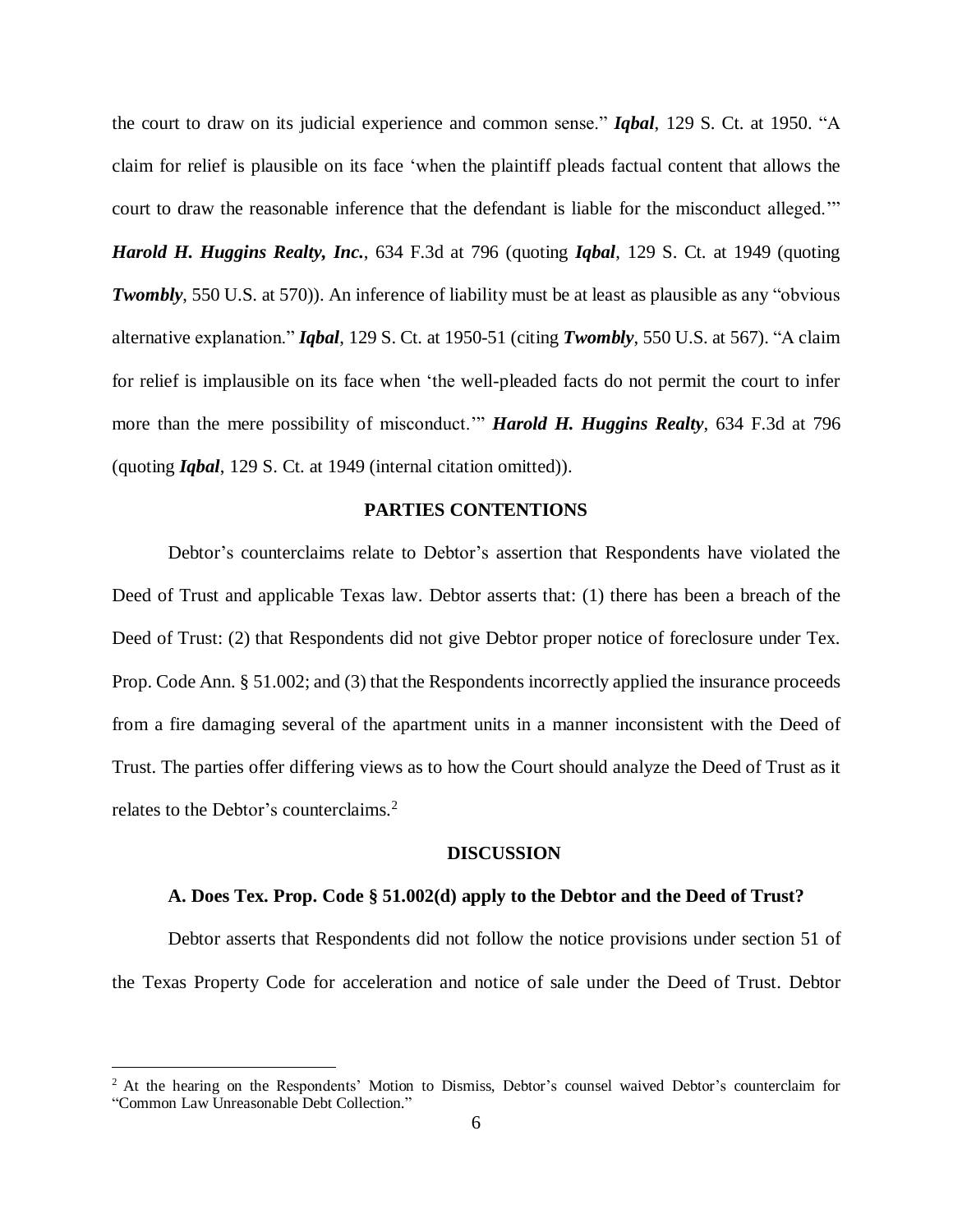contends that he was entitled to at least 20 days' notice, whereas Respondents assert that Debtor was provided more than the 10 days prescribed in the Deed of Trust. Respondents contend that Debtor is not entitled to relief under the Property Code for a breach of the deed of trust because the Property is a commercial building purchased for commercial purposes. As noted below, the notice provisions of § 51.002 of the Property Code only apply to residences. In the Multifamily Note, Debtor "represent[ed]that the indebtedness evidenced by this Note is being incurred by the undersigned solely for the purpose of carrying on a business or commercial enterprise, and not for personal, family, or household purposes." *See* Ex. A-1 at CC\_00378. In the Deed of Trust, Debtor represented and agreed that the proceeds of the Note secured by the Deed of Trust were to be "used for business purposes and that the principal obligation secured [thereby] constitute[d] a business loan." *See* Ex. A-2 at ¶ 35.

Debtor argues that the Texas Property Code, chapter 51 is a property statute that applies to any residence. Debtor argues that, the Property Code does not distinguish between a commercial versus a consumer property, but is applicable when a property is a person's residence, which Debtor maintains requires additional protection.

Debtor states that on or about May 16, 2012, Debtor informed William Garlington, a vice president and senior asset manager of Capital Crossing Servicing Company that Debtor had moved into the Property and was using a unit at the Property as his residence (Debtor's Response - Exhibit B). As such, Debtor argues that, because Debtor uses the apartment complex as his residence, Texas Property Code § 51.002(d) requires a 20 day notice by certified mail to a debtor in default on a note involving real property used as a residence. Tex. Prop. Code § 51.002(d) *See Knapik v. BAC Home Loans Servicing, LP*, 825 F. Supp. 2d 869, 871 (S.D. Tex. 2011) (finding that § 51.002 applied to only one residence). In *Knapik*, the debtor used a unit in an apartment complex as a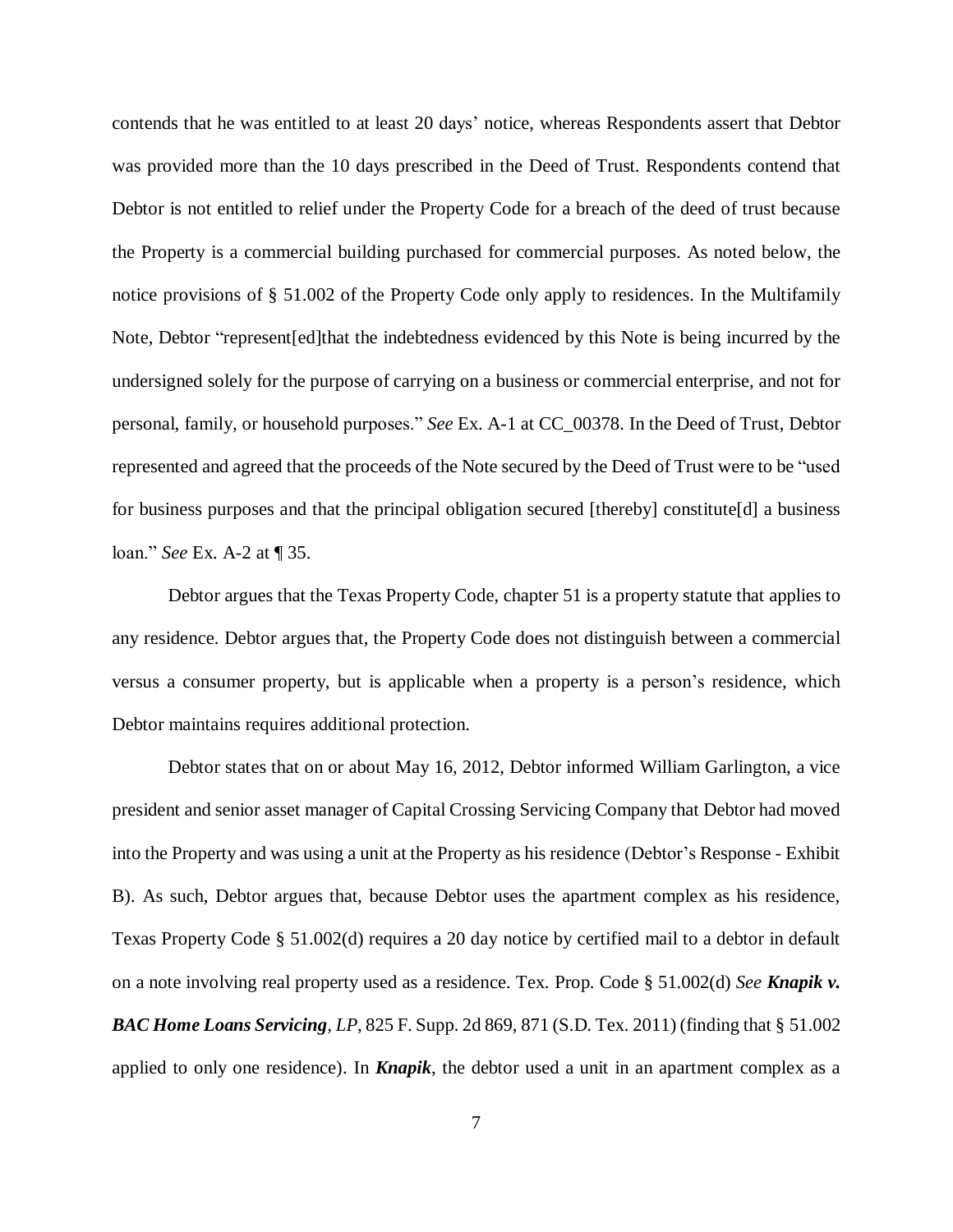weekend home. The court found that because the apartment was not his primary residence, but only a weekend home, that the debtor would not be entitled to more than one residence for purposes of protection under chapter 51 of the Texas Property Code. In this case, Debtor argues that he has only one residence, a unit of the complex that his unit in the apartment complex qualifies as a residence under the Property Code.

Texas Property Code § 51.002(b) and (d) states that:

(b) Except as provided by Subsection (b-1), notice of the sale, which must include a statement of the earliest time at which the sale will begin, must be given at least 21 days before the date of the sale by:

(1) posting at the courthouse door of each county in which the property is located a written notice designating the county in which the property will be sold;

(2) filing in the office of the county clerk of each county in which the property is located a copy of the notice posted under Subdivision (1); and

(3) serving written notice of the sale by certified mail on each debtor who, according to the records of the mortgage servicer of the debt, is obligated to pay the debt. ….

(d) Notwithstanding any agreement to the contrary, the mortgage servicer of the debt shall serve a debtor in default under a deed of trust or other contract lien on real property used as the debtor's residence with written notice by certified mail stating that the debtor is in default under the deed of trust or other contract lien and giving the debtor at least 20 days to cure the default before notice of sale can be given under Subsection (b). The entire calendar day on which the notice required by thissubsection is given, regardless of the time of day at which the notice is given, is included in computing the 20-day notice period required by this subsection, and the entire calendar day on which notice of sale is given under Subsection (b) is excluded in computing the 20-day notice period.

Several provisions of The Multifamily Deed of Trust, Assignment of Rents and Security

Agreement are relevant to the Court's analysis:

7. USE OF PROPERTY. Unless required by applicable law or unless Lender has otherwise agreed in writing, Borrower shall not allow changes in the use for which all or any part of the Property was intended at the time this Instrument was executed. Borrower shall not initiate or acquiesce in a change in the classification of the Property without Lender's prior written consent.

27. If Lender invokes the power of sale, Lender shall give notice of sale in the manner provided by the laws of TEXAS to Borrower and to such other persons as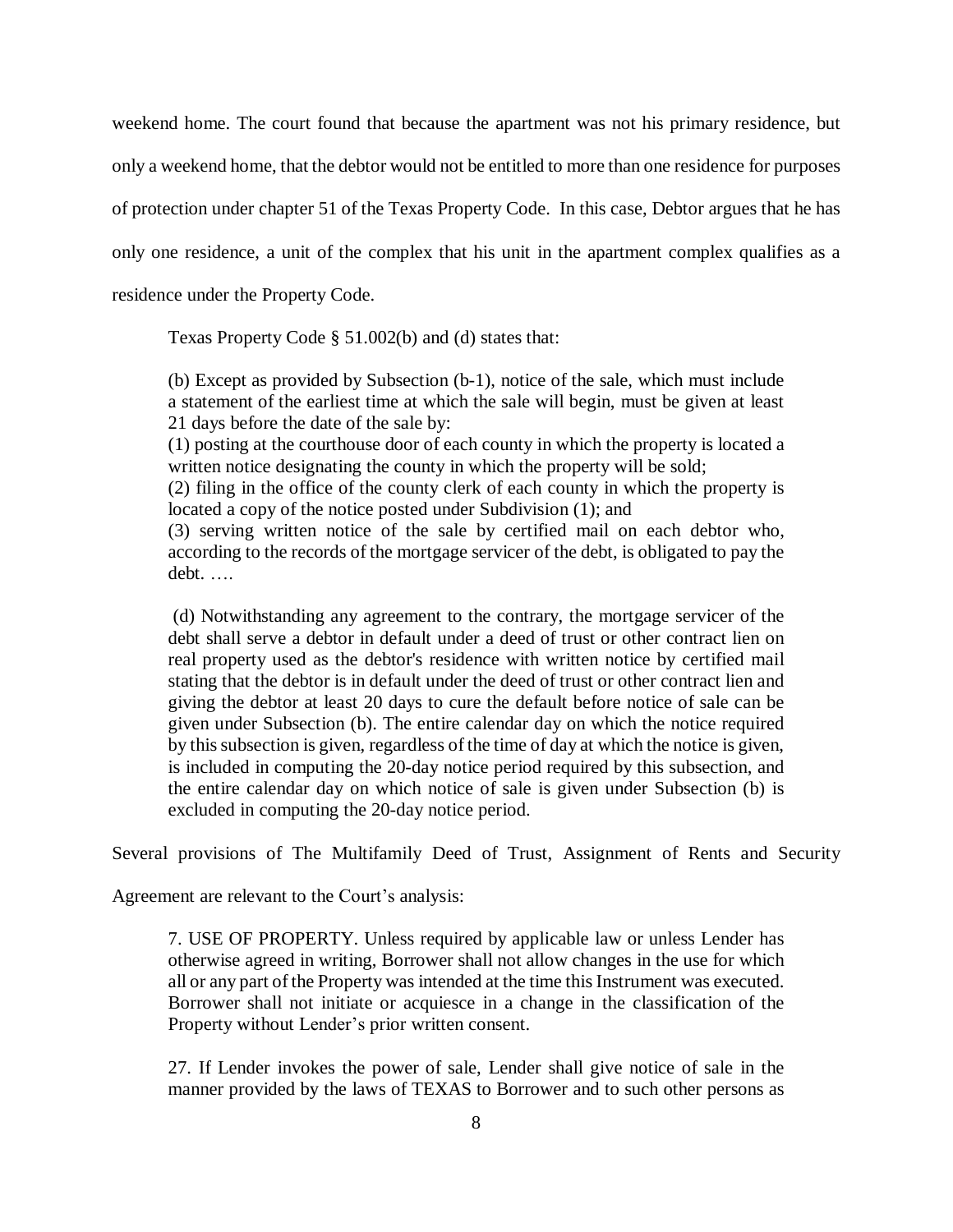the laws of TEXAS prescribed, and shall sell the property according to the laws of TEXAS. Lender may sell the Property in one or more parcels and in such order as Lender may determine. Lender may postpone sale of all or any parcel of the Property by public announcement at the time and place of any previously scheduled sale. Lender or Lender's designee may purchase the Property at any sale.

29. WAIVER OF HOMESTEAD AND REDEMPTION. Borrower hereby waives all right of homestead exemption in the Property. Borrower hereby waives all right of redemption on behalf of Borrower and on behalf of all other persons acquiring any interest or title in the Property subsequent to the date of this Instrument, except decree or judgment creditors of Borrower's interest or title in the Property subsequent to the date of this Instrument, except decree or judgment creditors of Borrower.

35*.* The Borrower represents and agrees that the proceeds of the Note secured by this Mortgage will be used for business purposes and that the principal obligation secured hereby constitutes a business loan.

Based on the language of the Deed of Trust and Multifamily Note, Respondents contend that Debtor was not entitled to at least 20 days' notice under § 51.002(d) for a default under a Deed of Trust. It is uncontroverted that Respondents only gave Debtor 10 days' notice. Further, Debtor argues that under paragraph 27 of the Deed of Trust (which incorporates the laws of Texas), that the Deed of Trust includes the requirements of § 51.002(d). Finally, Debtor cites paragraph 7 of the Deed of Trust that states that the Debtor (Borrower) shall not change the classification of the property without the Lender's consent. Debtor asserts that Garlington's knowledge of Merkle's use of a unit of the apartment complex as his residence constitutes acquiescence or consent of Debtor using the property as a residence.

Respondents argue that the Deed of Trust and Multifamily Note prohibit the property for being used for residential purposes. Respondents argue that the original Multifamily Note provided that the loan was for commercial purposes only. Further, paragraph 29 precludes Debtor from using the apartment as a homestead. Finally, paragraph 35 of the Deed of Trust states that the proceeds of the Note will be used for business purposes only and that the loan is a business loan.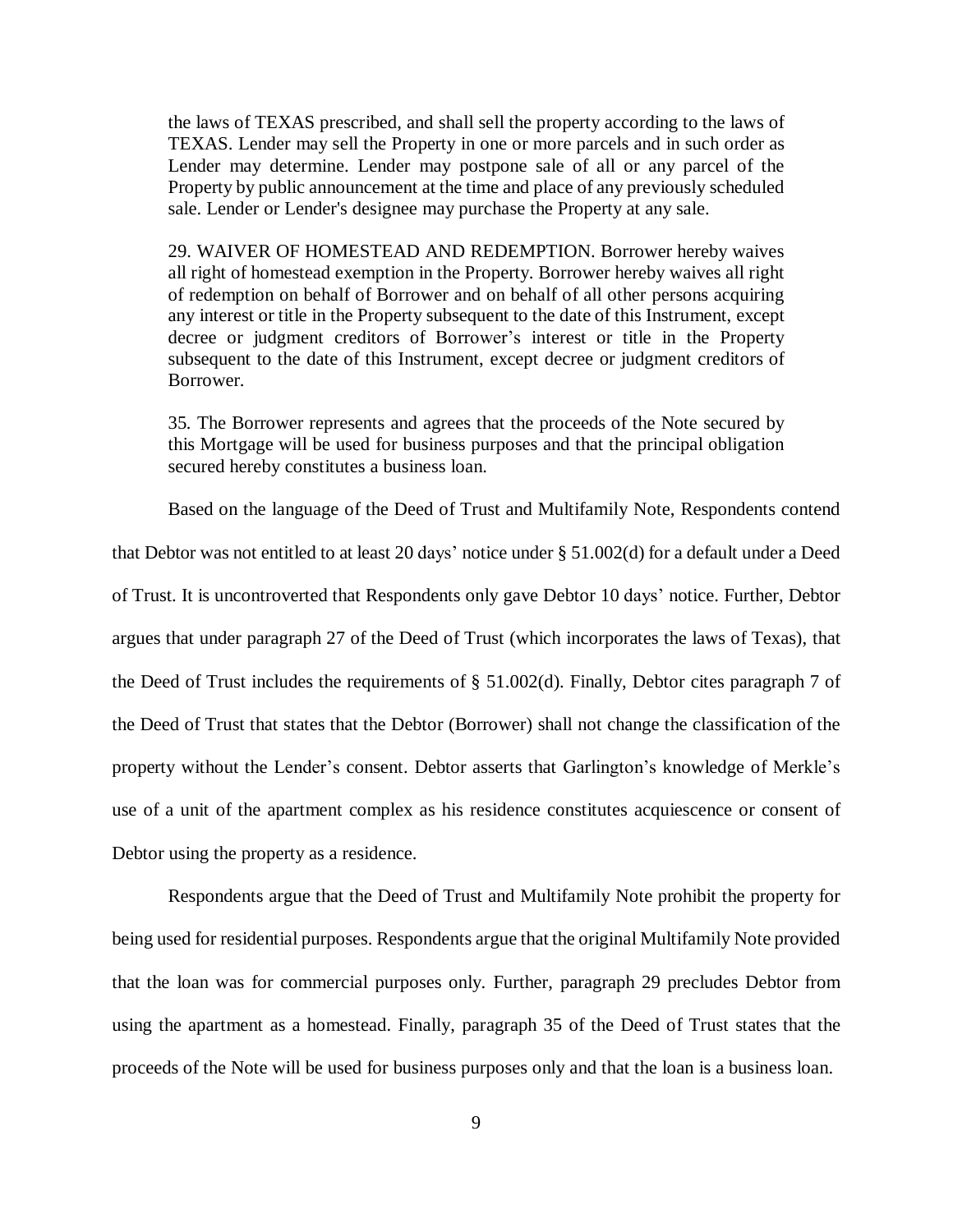Not surprisingly, the Court nor the parties were able to find any case law that could guide the Court in interpreting the Note and Deed of Trust under Texas law. Further, as is characteristic of Texas legislative history, there is little legislative history to inform the Court on what the Texas Legislature intended in promulgating the statute.<sup>3</sup> The **Knapik** court noted that the legislative history of § 51.002(d) suggests that the Texas Legislature intended § 51.002(d) to apply to current residences, and not prior residences. Beyond this distinction of did § 51.002(d) apply to prior residences, there is not any additional suggestion on what the Texas Legislature intended other than the statute should apply to current residences. As such, the Court must decide how a Texas court might construe the Deed of Trust and Multifamily Note.<sup>4</sup>

The Court recognizes that there is merit in the Debtor and Respondents' positions. The Court finds, however, that the Deed of Trust and Multifamily Note were intended for commercial and business purposes. There is no ambiguity regarding the language of the Note and Deed of Trust regarding the purchase and use of loan for commercial purposes only. Debtor cannot unilaterally change the basis of the loan and assert a personal residence of the property. The fact that Debtor moved onto the property in 2012 (7 years later), and lived there as a tenant, does not change the intended use of the apartment complex into Debtor's residence. Moreover, the fact that the Respondents knew Debtor was living there does not change the basis of the loan. There is no evidence that the Lender gave any written consent for Debtor to claim an apartment as his residence. Debtor has an ownership interest in the property as a commercial building, not a personal residence.

Further, the Court recognizes that Property Code  $\S 51.002(d)$  uses the term "residence" and

<sup>3</sup> Acts 1987, 70th Leg., 2nd C.S., ch. 540, § 1, eff. Jan 1, 1988.

<sup>&</sup>lt;sup>4</sup> In *Knapik*, the district court found that, as a court sitting in diversity, that the court would have to construe a statute as a Texas court would. 825 F. Supp. 2d at 871, (citing *Erie R. v. Tompkins*, 304 U.S. 64 (1938)) (finding that because there is no federal common law, a federal court must apply the substantive law of the state in which an injury occurred).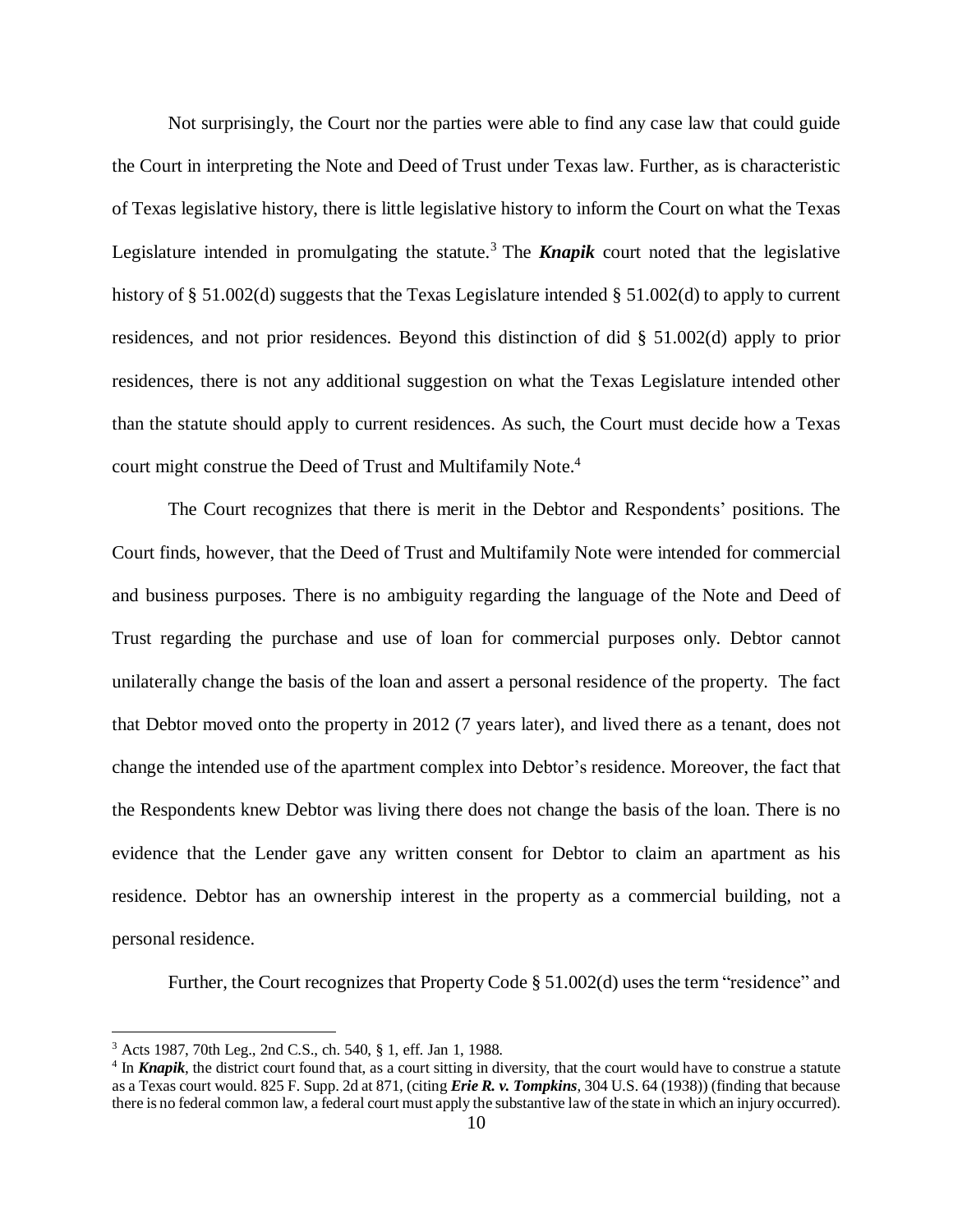not "homestead" in Property Code § 51.002(d). As such, Debtor argues that any dwelling used as a residence qualifies for protection under § 51.002(d). The Court finds that such a construction of the statute impermissibly expands the purpose of the statute. In the case at bar, the Court finds that the purpose and intent of the Note and Deed of Trust is commercial use only. As such, the Court finds that because Property Code § 51.002(d) does not apply, the Debtor's claims for relief for breaching the Deed of Trust fail, and must be dismissed with prejudice.<sup>5</sup>

# **B. How Should the Court Construe the Deed of Trust for Application of the Insurance Proceeds?**

Debtor raises two arguments regarding Respondents' application of the insurance proceeds received from the insurance carrier to compensate Debtor for fire damage to several units at the apartment complex. First, Debtor argues that under the terms of the Deed of Trust, Respondents were required to apply the insurance proceeds to the Note delinquency. Second, had the insurance proceeds been properly applied to the delinquency, Debtor would have been current under the Note because Debtor contends that Respondents had abandoned the acceleration of the Note by accepting payments under the Note after acceleration.

Debtor directs the Court to provisions of the Deed of Trust:

Paragraph 2 of the Deed of Trust states, in relevant part:

 $\overline{a}$ 

Upon Borrower's breach of any covenant or agreement of Borrower in this Instrument, Lender may apply, in any amount and in any order as Lender shall determine in Lender's sole discretion, **any Funds** held by Lender at the time of application (i) to pay rates, rents, taxes, assessments, insurance premiums and Other Impositions which are now or will hereafter become due, or (ii) as a credit against sums secured by this Instrument. Upon payment in full of all sums secured by this Instrument, Lender shall promptly refund to Borrower any Funds held by Lender.

<sup>5</sup>As a result of the Court's finding that the Note and Deed of Trust control whether the Property is a residence, the Court will not address the question of whether Respondents complied with the Property Code, § 51.002(d). Any claim for violations of § 51.002(d) are dismissed with prejudice.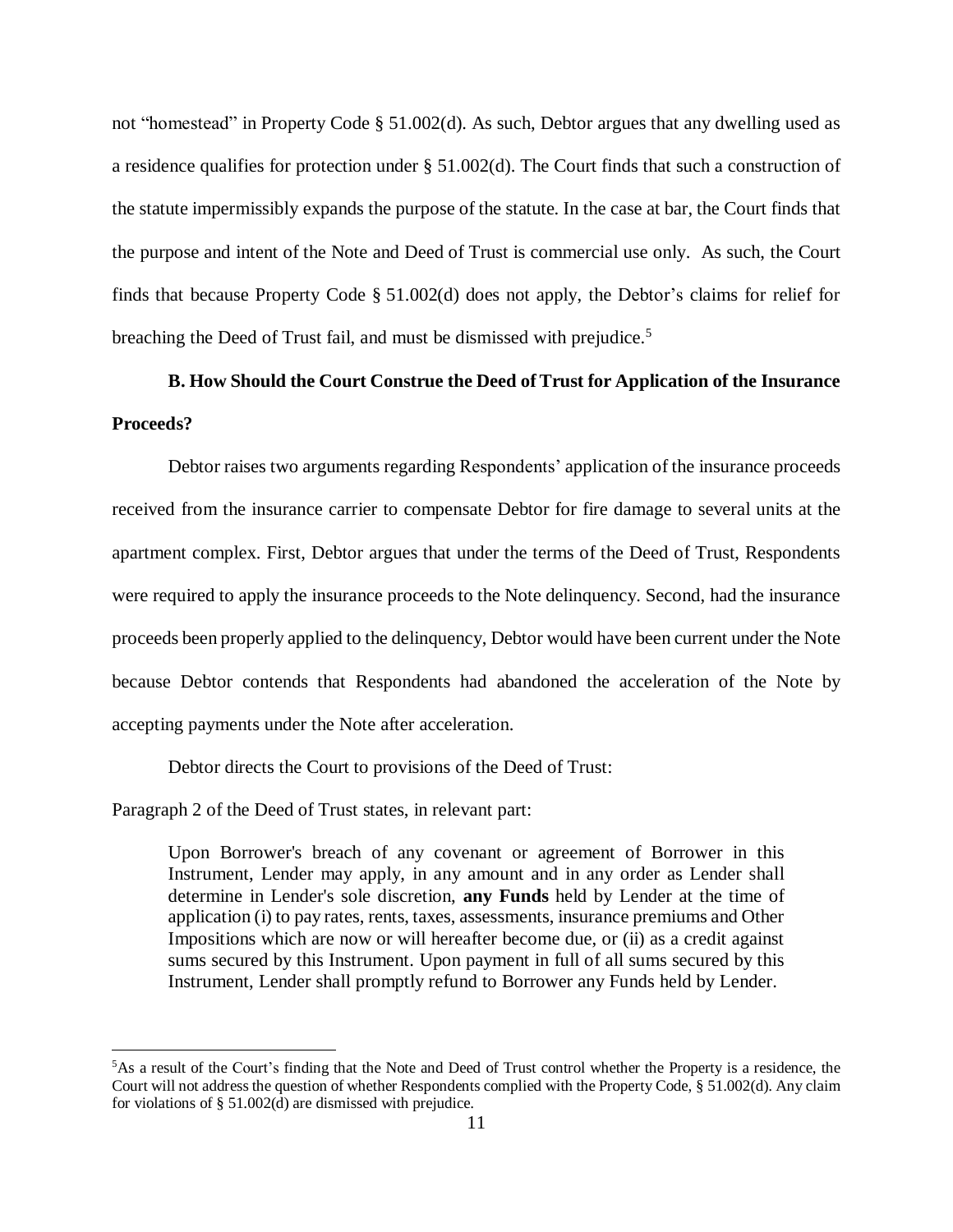(emphasis added). *See* Debtor's Exhibit A-Deed of Trust.

Debtor then directs the Court to the term "Funds" in Paragraph 2 of the Deed of Trust.

Specifically, Paragraph 2 of the Deed of Trust defines "Funds" as:

Borrower shall pay to Lender on the day monthly installments of principal or interest are payable under the Note (or on another day designated in writing by Lender), until the Note is paid in full, a sum (herein "**Funds**") equal to one-twelfth of (a) the yearly water and sewer rates and taxes and assessments which may be levied on the Property, (b) the yearly ground rents, if any, (c) the yearly premium installments for fire and other hazard insurance, rent loss insurance and such other insurance covering the Property as Lender may require pursuant to paragraph 5 hereof, (d) the yearly premium installments for deed of trust insurance, if any, and (e) if this Instrument is on a leasehold, the yearly fixed rents, if any, under the ground lease, all as reasonably estimated initially and from time to time by Lender on the basis of assessments and bills and reasonable estimates thereof.

(emphasis added). *See id.*

Debtor then argues that the term "Funds" as defined in Paragraph 2 are similar to and consistent with a requirement that Borrower pay monthly amounts towards escrow. Paragraph 2 allows the Lender to apply Funds "held by lender at the time of application" at Lender's sole discretion. That said, Debtor argues that nowhere in Paragraph 2 is the term "Funds" defined as payments received as a result of insurance claims nor does Paragraph 2 state that insurance proceeds are automatically converted to Funds upon receipt. *See id.* Therefore, Debtor alleges that Paragraph 5 of the Deed of Trust specifically governs the application of insurance proceeds.

Paragraph 5 of the Deed of Trust states, in relevant part:

Borrower hereby authorizes and empowers Lender… to collect and receive insurance proceeds… Borrower further authorizes Lender, at Lender's option (a) to hold the balance of such proceeds to be used to reimburse Borrower's for the cost of reconstruction or repair of the Property or (b) to apply the balance of such proceeds to the payment of the sums secured by this Instrument, whether or not then due, in the order of application set forth in paragraph  $3$  hereof ...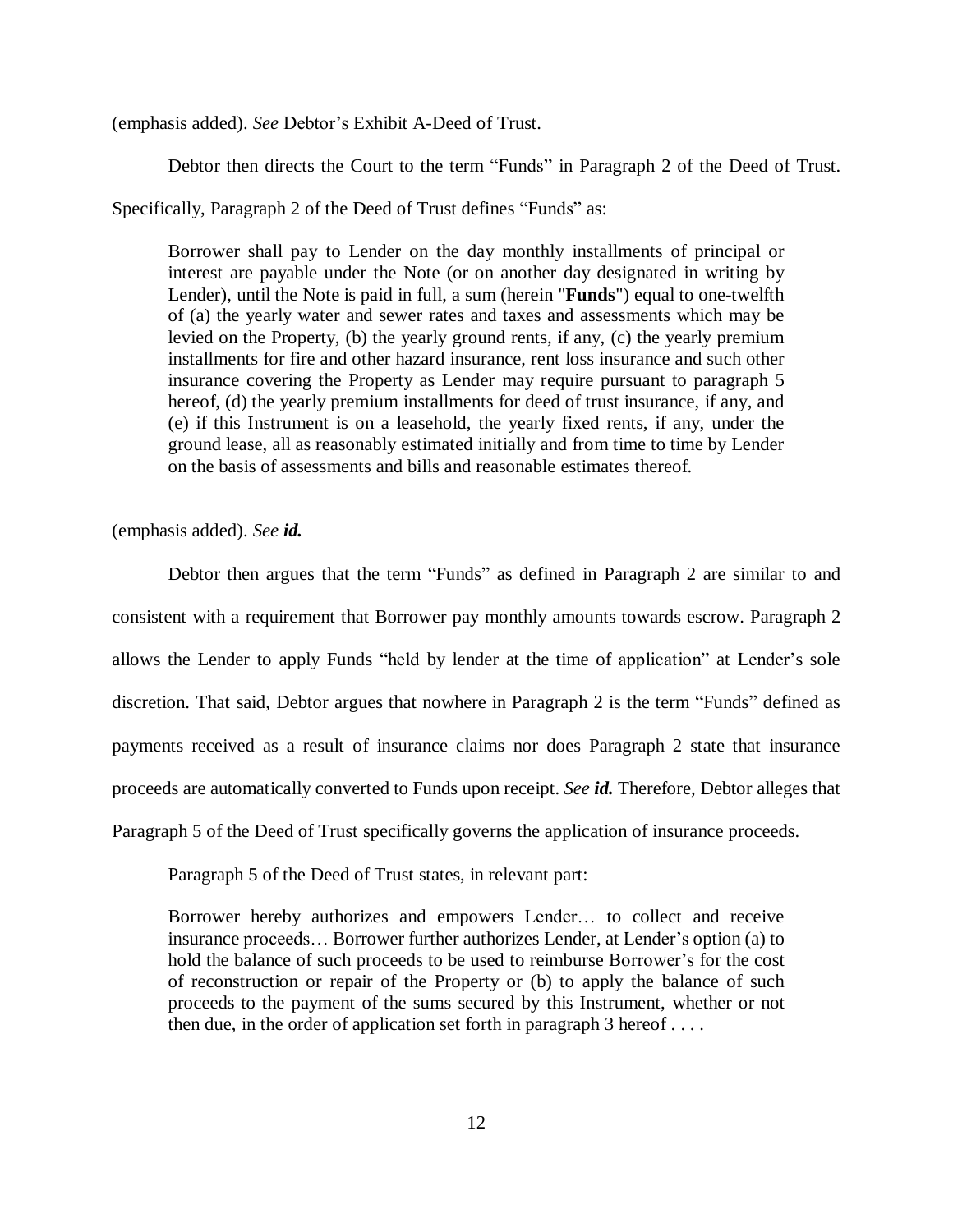Debtor then cites to Paragraph 3 of the Deed of Trust that states in relevant part that payments:

shall be applied in the following order of priority: (i) amounts payable to Lender by Borrower under paragraph 2 hereof; (ii) interest payable on the Note; (iii) principal of the Note, (iv) interest payable on advances made pursuant to paragraph 8 hereof; (v) principal of advances made pursuant to paragraph 8 hereof; (vi) interest payable on any Future Advance . . . ; (vii) amounts of interest payable on the Future Advances . . . ; and (viii) any other sums secured by this instrument in such order as Lender, at Lender's option may determine

Debtor maintains that the language of Paragraph 3 provides a clear method for application of payments. The first appropriate application of any payment would be to amounts outstanding under Paragraph 2 of the Deed of Trust. Paragraph 3 of the Deed of Trust does not provide that should the insurance proceeds be greater than the amount payable to Lender under Paragraph 2 that Lender can simply treat the surplus proceeds as advanced Funds and apply them at Lender's sole discretion based on Debtor's breach. Rather, Paragraph 3 requires Lender to apply the proceeds according to the order of priority.

Additionally, Paragraph 5 of the Deed of Trust states:

If the insurance proceeds are applied to the payment of the sums secured by this Instrument, any such application of proceeds to principal shall not exceed or postpone the due dates of the monthly installments referred to in paragraphs 1 and 2 hereof or change the amounts of such installments.

## *See id.*

As such, Debtor argues that Respondents applied the balance of the insurance proceeds to the sums secured by the Instrument as allowed under Paragraph 5. Paragraph 5 clearly states that the application of proceeds "shall not exceed or postpone the due dates of the monthly installments referred to in paragraphs 1 and 2." Therefore, Debtor posits that any proceeds in excess of the amounts due to Respondents should be or should have been returned to Debtor. Respondents chose first to accelerate the debt, however, and then to apply the insurance proceeds already in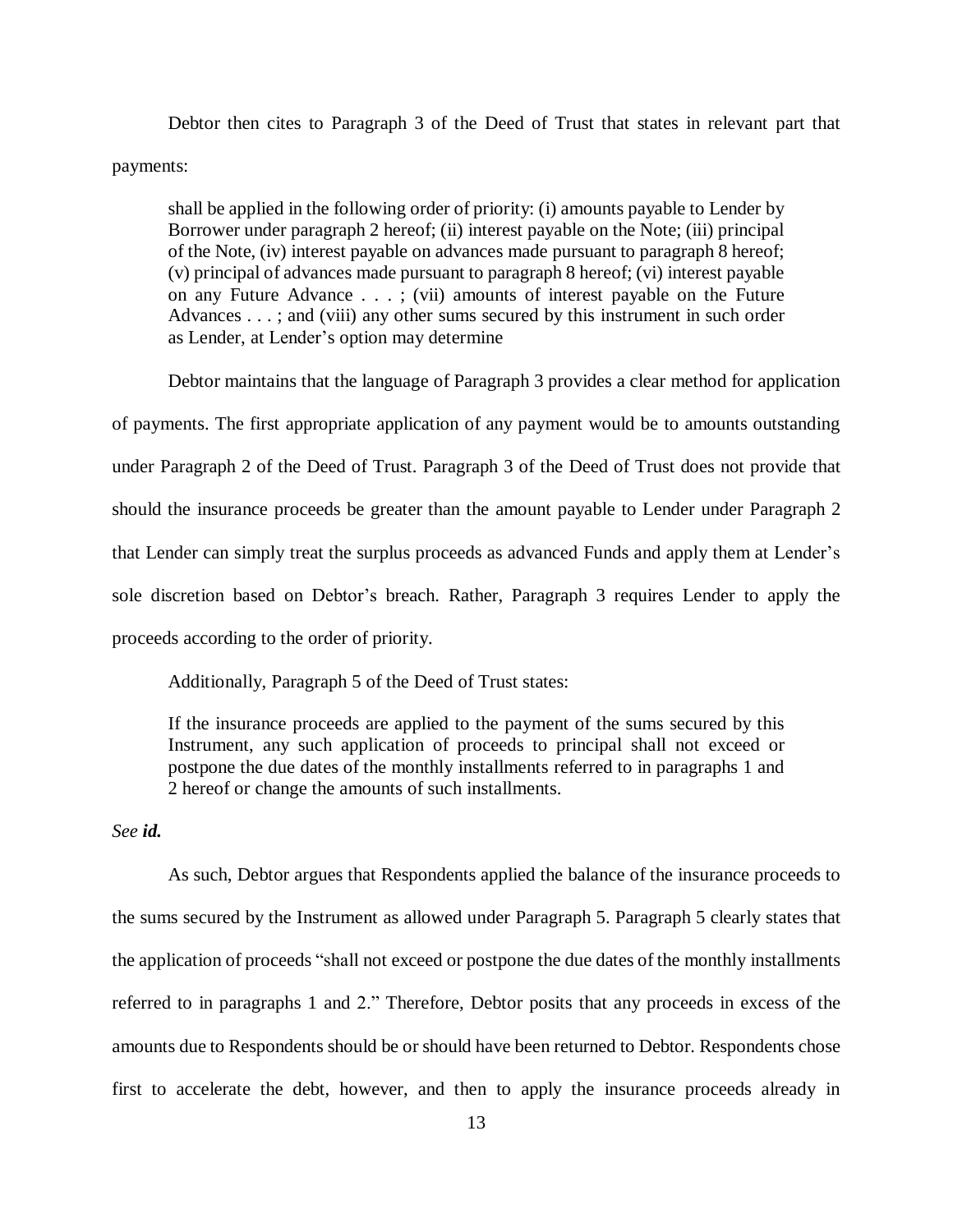Respondent's possession to the amounts outstanding rather than using the proceeds to cure any default. Debtor argues that this is inconsistent with the Deed of Trust, and, therefore a breach of the Deed of Trust.

Respondents argue that because the Note had been properly accelerated, and the entire principal balance was due, the application of the insurance proceeds could not have cured Debtor's default thereby preventing Pilgrim from going forward with the foreclosure sale. As such, assuming Debtor's argument that the insurance proceeds were improperly applied under the Deed of Trust is correct, the application of the insurance proceeds as Debtor wishes would not have cured the amount due when the Note was accelerated. Thus, Respondents state that Debtor has failed to state a plausible claim for breach of contract based on the application of the insurance proceeds. Respondents received the insurance proceeds in May 2015. *See* Second Amended Claim Objection ¶ 11.8. Debtor admits that at that time, he was in default of the payment terms under the Loan Documents, having made only partial payments from January 2015 to July 2015. *See* Second Amended Claim Objection, ¶ 12. Therefore, under Paragraphs 2 and 5 of the Deed of Trust, the Respondents argue that Respondents had sole discretion to apply the insurance proceeds.<sup>6</sup>

Debtor contends that Respondents either wrongfully accelerated or abandoned the acceleration by acceptance of partial Note payments. Therefore, the application of the insurance proceeds would have cured any default based on the loan no longer being accelerated.

It is a well-established principal in Texas that acceleration can be abandoned by agreement or other action of the parties. *Khan v. GBAK Props., Inc.*, 371 S.W.3d 347, 353 (Tex. App.—

<sup>6</sup> For purposes of the Court's analysis, the Court will assume that Debtor is correct that the Deed of Trust required Respondents to apply the insurance proceeds to the Note delinquency. The Court is making an assumption, and not a finding, as to the Debtor's interpretation of the Deed of Trust.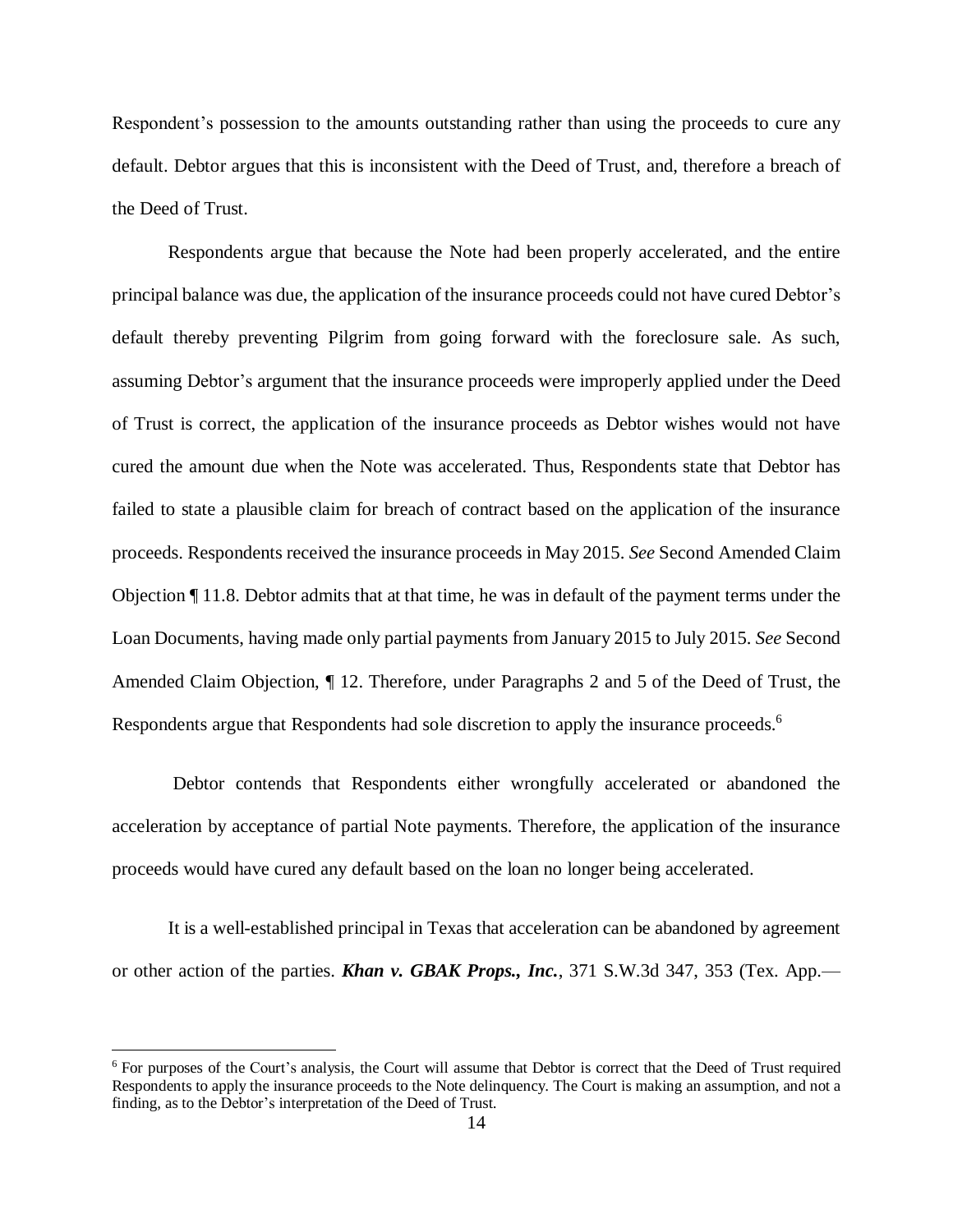Houston [1st Dist.] 2012, no pet.); *Holy Cross Church of God in Christ v. Johnny Wolf*, 44 S.W.3d 562, 567 (Tex. 2001) (citing *San Antonio Real–Estate, Bldg. & Loan Ass'n v. Stewart*, 61 S.W. 386, 388 (1901) (explaining that the parties' agreement or actions can "have the effect of obviating the default and restoring the contract to its original condition as if it had not been broken")). "Abandonment of acceleration has the effect of restoring the contract to its original condition, including restoring the note's original maturity date." *Khan*, 371 S.W.3d at 353. There is no requirement in Texas that any agreement to abandon acceleration must be in writing or that it is subject to the Statute of Frauds. *Id.* at 356. Rather, because the parties may accomplish abandonment by their actions alone, no agreement in writing is necessary. *Id.* (citing *Stewart*, 61 S.W. at 388); *Santibanez v. Saxon Mortg. Inc.*, 2012 WL 3639814, at \*2-3 (Tex. App.—Eastland Aug. 23, 2012, no pet.). Acceleration, however, may not be abandoned unilaterally where the borrower has detrimentally relied upon the acceleration. *Swoboda v. Wilshire Credit Corp.*, 975 S.W.2d 770, 776-77 (Tex. App.—Corpus Christi 1998, *reh'g denied, pet. denied*) *disapproved of on other grounds by Holy Cross*; *Callan v. Deutsche Bank Trust Co. Americas*, 2014 WL 1314831, at \*5-6 (S.D. Tex. 2014). Courts have held, however, that abandonment may be demonstrated through the actions of the parties, even without express agreement from the borrower. *Clawson v. GMAC Mortg., LLC*, 2013 WL 1948128, at \*4 (S.D. Tex. May 9, 2013) ("*Stewart* does not preclude a note holder from abandoning acceleration without express agreement from the borrower.") (citing *Holy Cross*, 44 S.W.3d at 566-67 (noting holder's ability to abandon acceleration by continuing to accept payments without exacting available remedies)).

Debtor argues that a holder can abandon acceleration by continuing to accept payments after exercising the option to accelerate. *Holy Cross*, 44 S.W.3d at 566–67 (Tex. 2001). The acceleration of a note can be abandoned "by agreement or other action of the parties." *Boren v.*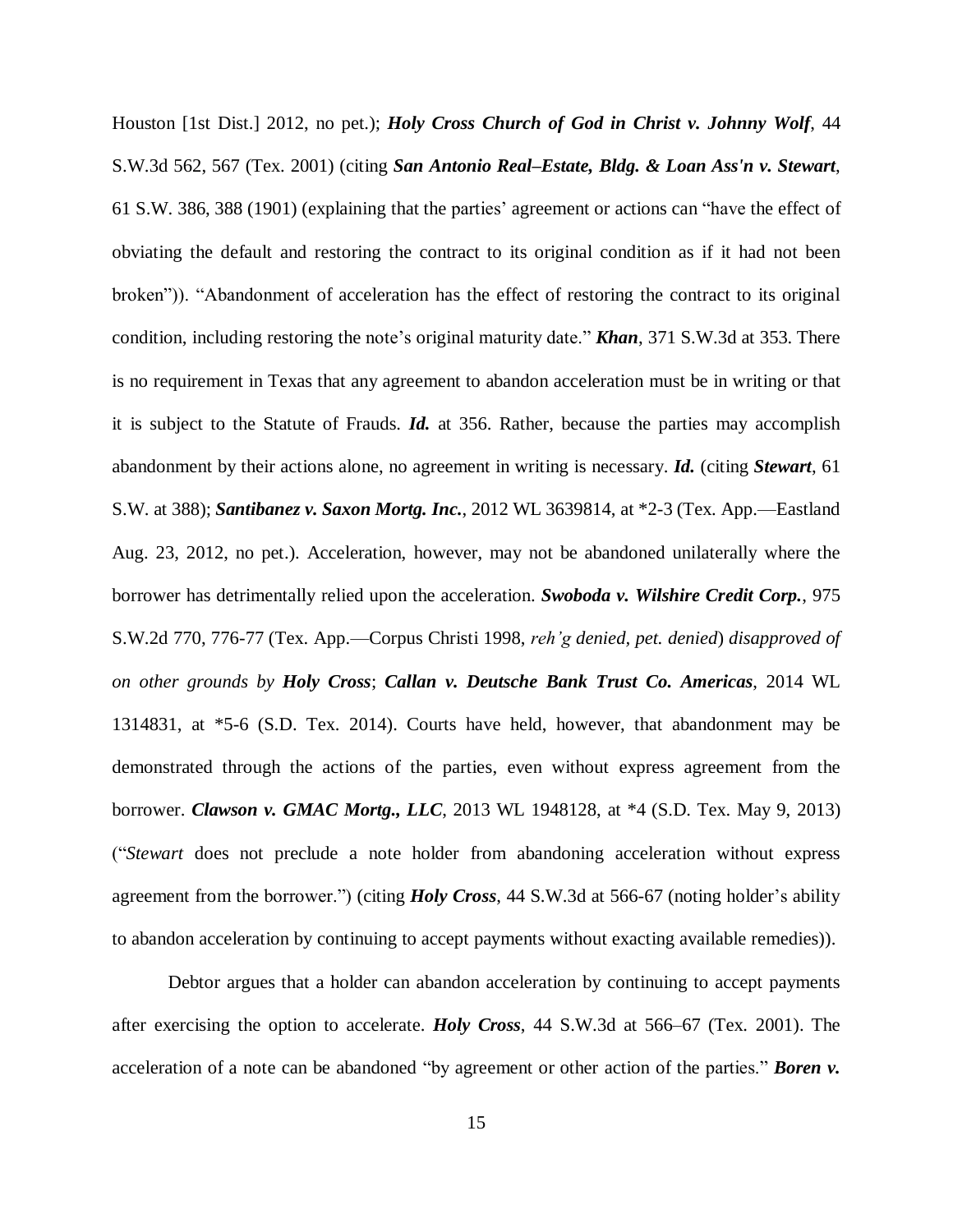*U.S. Nat. Bank Ass'n*, 807 F.3d 99, 104 (5th Cir. 2015) (quoting, *Khan*, 371 S.W.3d at 353 (Tex. App.—Houston [1st Dist.] 2012, no pet.). "Abandonment of acceleration hasthe effect of restoring the contract to its original condition," thereby "restoring the note's original maturity date" for purposes of accrual. *Id.* (quoting, *Khan*, 371 S.W.3d at 353).

Debtor argues that conduct that courts have found sufficient to abandon acceleration is the acceptance of payments, additional Notices to Cure Default and Intent to Accelerate letters, and instituting new application procedures. *Holy Cross*, 44 S.W.3d at 567; *Khan*, 371 S.W.3d at 355; *Clawson v. GMAC Mortgage*, *LLC*, 3:12-CV-00212, 2013 WL 1948128 (S.D. Tex. May 9, 2013); *Meachum v. Bank of New York Mellon Trust, N.A.*, 636 Fed. App'x. 210, 211-212 (5th Cir. 2016). Debtor argues that Respondents' acceptance of payments after October 8, 2015, resulted in Respondents abandoning the acceleration.

Debtor notes that Respondents accepted payments in November and December of 2015, following acceleration of the Note and prior to the application of insurance proceeds. Debtor Exhibit D; E – Payment History. Therefore, Debtor reasons that Respondent's acceptance of those payments was an abandonment of acceleration of Debtor's Note. As such, application of the insurance proceeds would have cured any default prior to acceleration because acceleration had been abandoned.

Respondents respond by noting that Debtor argues that for the first time in Debtor's Response to the Motion to Dismiss that Pilgrim abandoned the acceleration by continuing to accept payments. Respondents maintain that claim has been waived by Debtor's failure to plead it within the time limits set by the Scheduling Order. The Court disagrees, noting that the allegation was raised in the Debtor's Objection and Pre-Trial Order.

Nonetheless, Respondents claim that the Deed of Trust states that accepting less than full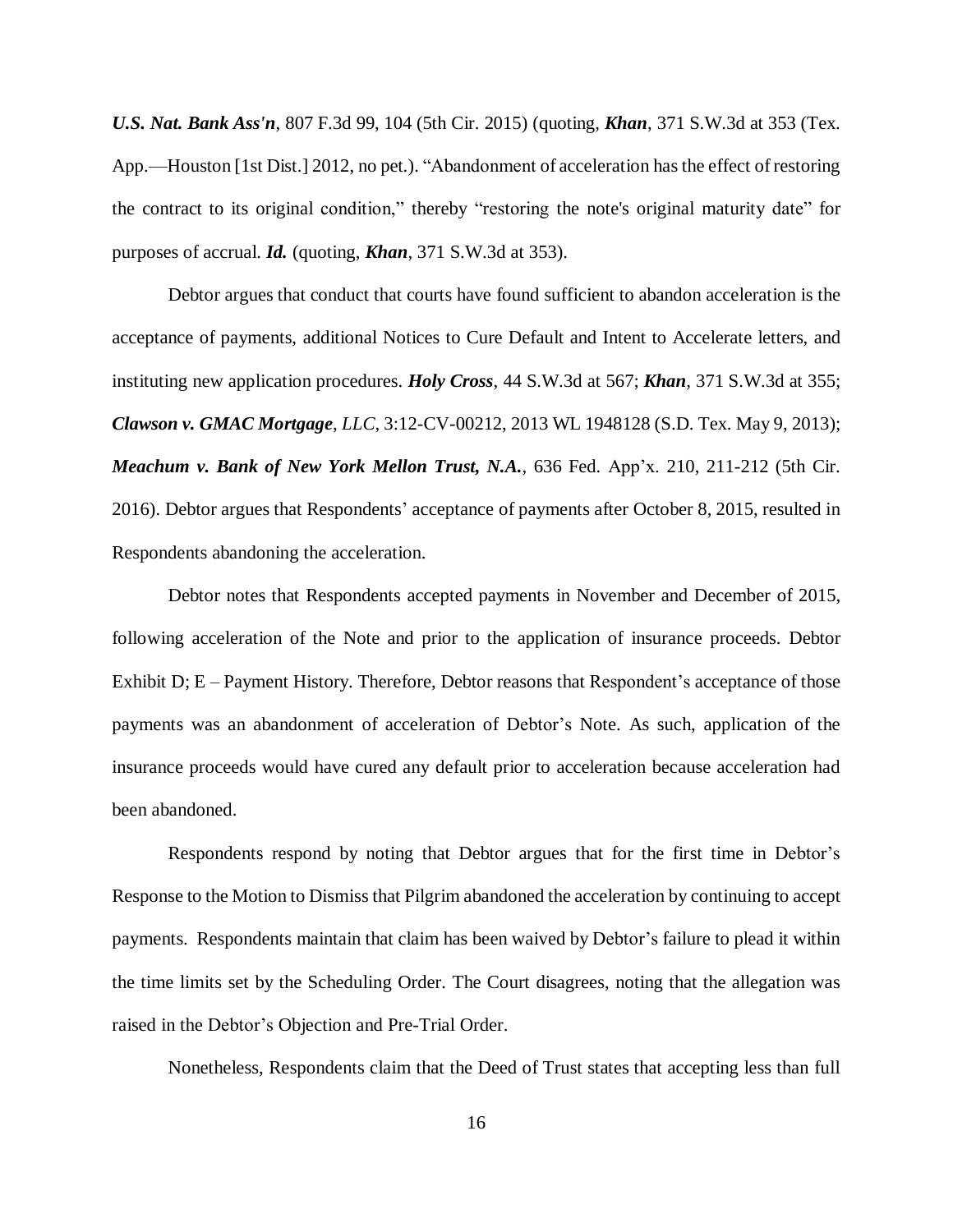payment does not constitute waiver of any remedy, including the right to accelerate. *See* Ex. A-2 to Motion to Dismiss, Deed of Trust  $\P$  13.<sup>7</sup> The "Notice of Acceleration" also stated that any future payments of less than the full amount owed will be applied in accordance with the terms of the Loan documents, without waiver or other impairment of Noteholder's (i) acceleration, (ii) entitlement to the full amount then owed under the Note and Deed of Trust, or (iii) the right to exercise its remedies in the future under the Loan Documents, including foreclosure of its lien under the Deed of Trust; all of which are, and will be, expressly reserved. *See* Ex. A-4 to Motion to Dismiss, p. 3. Thus, Respondents assert that, under the Deed of Trust and the Notice of Acceleration, Pilgrim's acceptance of payments after October 2015 that were less than the full amount owed due under the Note could not be deemed abandonment or waiver of the acceleration.

Respondents argue that Debtor partially paraphrases the opinion in *Holy Cross Church*, which states that "[e]ven when a noteholder has accelerated a note upon default, the holder can abandon acceleration if the holder continues to accept payments *without exacting any remedies available to it upon declared maturity*." 44 S.W.3d at 566–67 (citations omitted) (emphasis added). Respondents' reading of *Holy Cross Church* is correct. Here, even though Pilgrim continued to accept payments (which did not constitute abandonment or waiver under the express terms of the Deed of Trust and Notice of Acceleration), it did not forego any remedies available to it, but rather, posted the Property for foreclosure sale. Moreover, in its analysis the *Holy Cross Church* court expressly states "abandonment is not implicated in this case" because the record showed that the

<sup>&</sup>lt;sup>7</sup> 13. FORBEARANCE BY LENDER NOT A WAIVER. Any forbearance by Lender in exercising any right or remedy hereunder, or otherwise afforded by applicable law, shall not be a waiver of or preclude the exercise of any right or remedy. The acceptance by Lender of payment of any sum secured by this Instrument after the due date of such payment shall not be a waiver of Lender's right to either require prompt payment when due of all other sums so secured or to declare a default for failure to make prompt payment. The procurement of insurance or the payment of taxes or other liens or charges by Lender shall not be a waiver of Lender's right to accelerate the maturity of the indebtedness secured by this Instrument, nor shall Lender's receipt of any awards, proceeds or damages under paragraphs 5 and 11 hereof operate to cure or waive Borrower's default in payment of sums secured by this Instrument.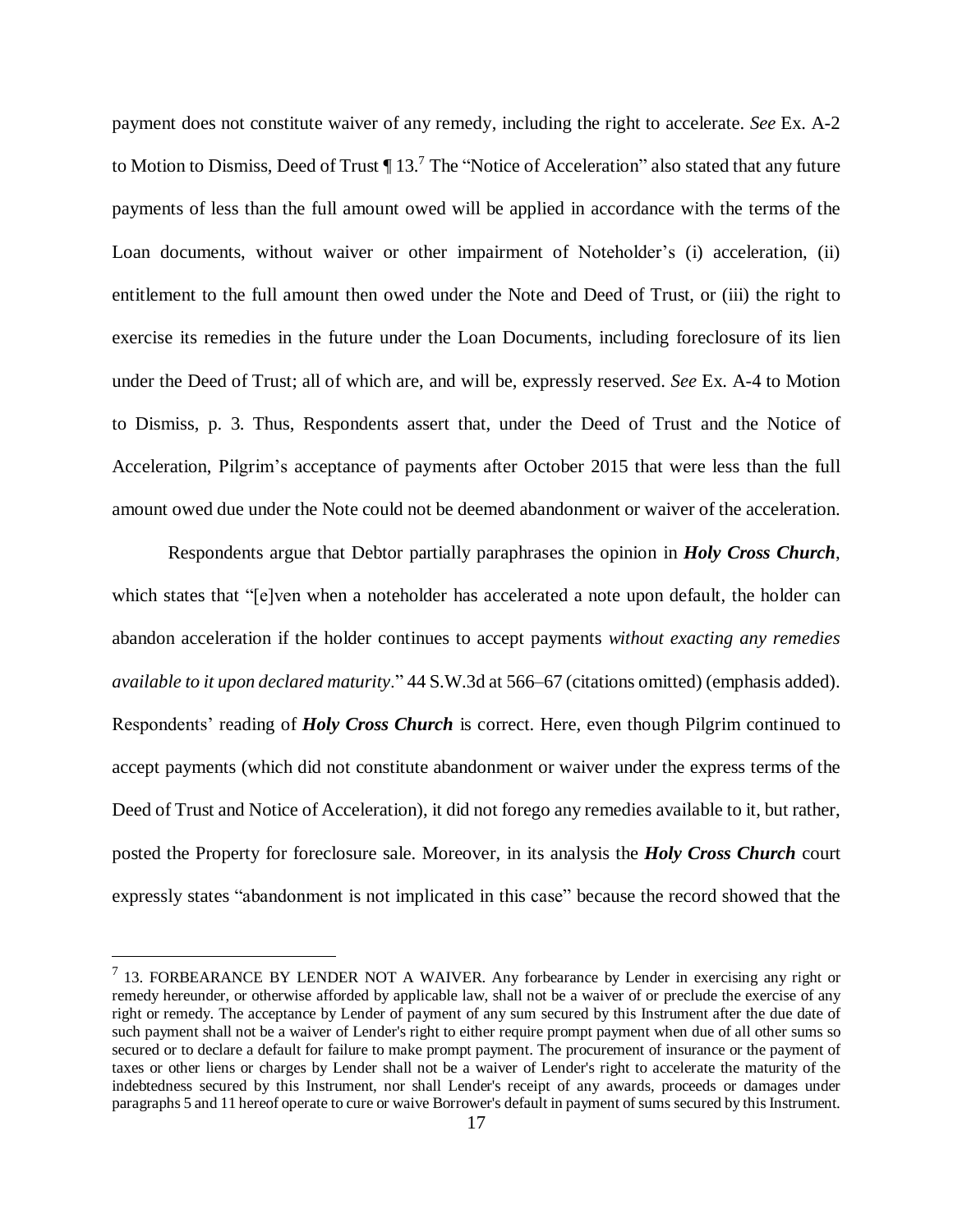church (Holy Cross) had not made any payments to the lender after acceleration. *Id.* at 570. Thus, the Court agrees that *Holy Cross Church* case is inapplicable to the case at bar.

Respondents argue that the other cases Debtor cites are similarly unpersuasive. In *Boren*, the Respondents note that the court held that "[a] lender waives its earlier acceleration when it puts the debtor on notice of its abandonment ... *by requesting payment on less than the full amount of the loan*." *Boren v. U.S. Nat. Bank Ass'n*, 807 F.3d at 106 (lender argued that it abandoned acceleration of the note, thereby tolling limitations, by sending a new notice of default allowing borrowers to cure by bringing monthly payments current). In *Meachum*, 636 Fed. Appx. at 213, the lender, after accelerating the note, sent a letter "request[ing] payment on less than the full amount of the loan" which the court found to constitute abandonment for purposes of calculating the statute of limitations. Debtor has never pled that Pilgrim requested payment of less than the full amount owed under the Note after acceleration, only that it accepted payments, which the Deed of Trust and the Notice of Acceleration expressly state is not a waiver or abandonment.

Additionally, by December 2015, Respondents argue that Debtor was also in default under the Loan Documents because he had granted a subordinate lien on the Property in favor of his exwife despite failing to obtain Pilgrim's consent and because he had not repaired the fire damage to units 201 and 204 promptly. The application of the proceeds in the manner preferred or advocated by Debtor could not have cured those defaults. The Court agrees. As such, the Court finds that the even assuming that Debtor's interpretation of the Deed of Trust required Respondents to apply the insurance proceeds to the Debtor's delinquency on the Note, the application of the insurance proceeds would not have cured the balance due under the Note because the entire indebtedness was due because the Note had been accelerated. Further, Debtor had improperly encumbered the property with a second lien to his ex-wife that Respondents had not consented.